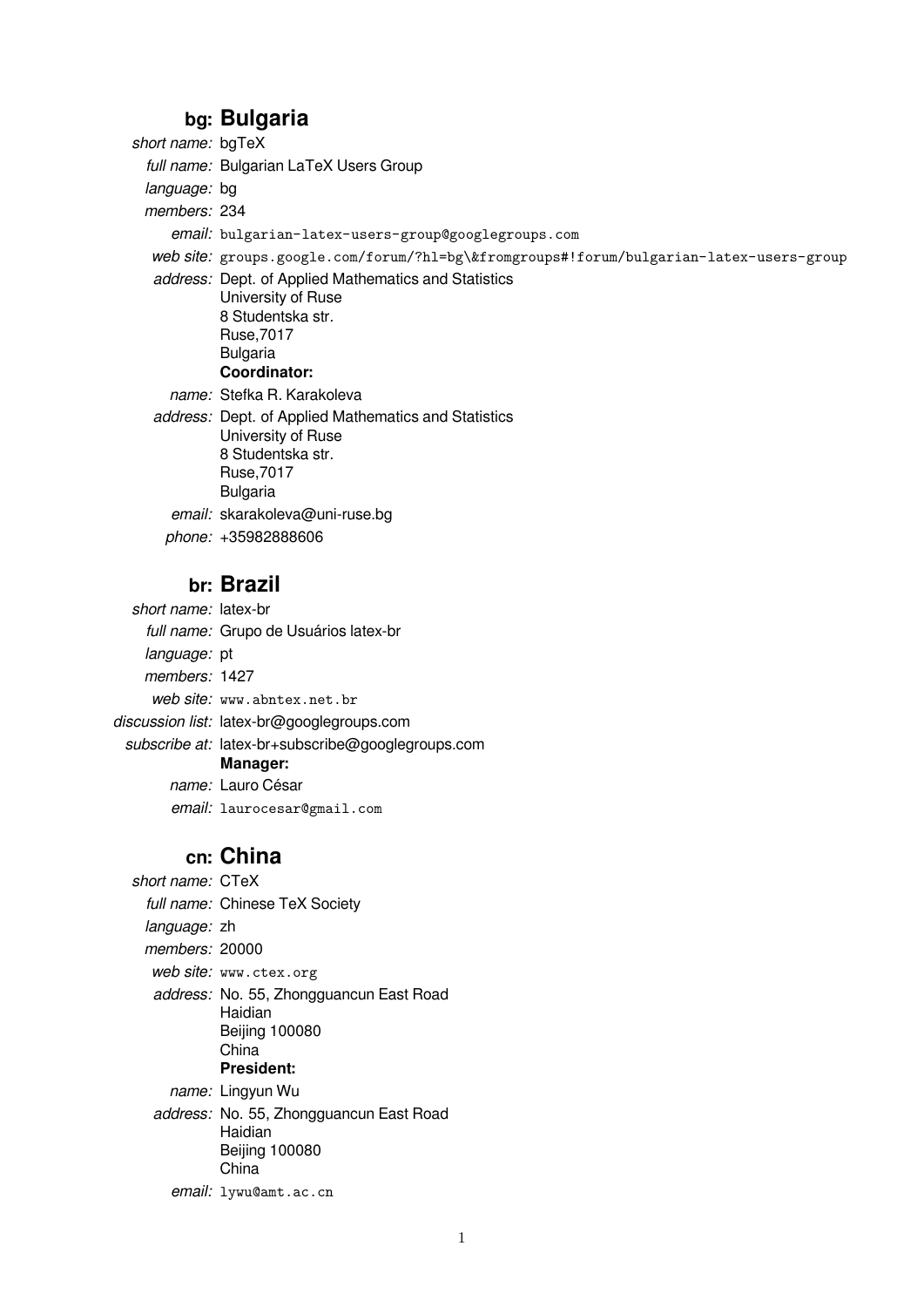| phone: +861062651362                                                                                                                      |
|-------------------------------------------------------------------------------------------------------------------------------------------|
| <b>Vice President:</b>                                                                                                                    |
| <i>name:</i> Helin Gai                                                                                                                    |
| address: Few HH025, Duke University<br>Box 96332<br>Durham, NC 27708<br>USA                                                               |
| phone: +19199436302<br><b>Vice President:</b>                                                                                             |
| <i>name:</i> Zhichu Chen                                                                                                                  |
| address: Shanghai Institute of Applied Physics<br><b>Chinese Academy</b><br>No. 2019, Jialuo Road<br>Jiading<br>Shanghai, 200000<br>China |
| email: zhichu.chen@gmail.com                                                                                                              |
| phone: +862159553405                                                                                                                      |
|                                                                                                                                           |

# **cz: Czech Republic**

| short name: CSTUG |                                                                                                               |
|-------------------|---------------------------------------------------------------------------------------------------------------|
|                   | full name: Československé sdružení uživatelů TeXu, z. s.                                                      |
| language: cs      |                                                                                                               |
| members: 300      |                                                                                                               |
|                   | email: cstug@cstug.cz                                                                                         |
|                   | web site: www.cstug.cz                                                                                        |
|                   | address: c/o Petr Sojka<br>Nejedlého 373/1,<br>CZ 638 00 Brno<br><b>Czech Republic</b><br>Periodical:         |
|                   | title: Zpravodaj CSTUGu                                                                                       |
|                   | editor: Jan Šustek                                                                                            |
|                   | editor email: bulletin@cstug.cz<br><b>Banking:</b>                                                            |
|                   | name: Fio banka, a.s.                                                                                         |
|                   | account: 2700058974 / 2010                                                                                    |
|                   | (swift) code: FIOBCZPPXXX                                                                                     |
|                   | routing no.: CZ5620100000002700058974                                                                         |
|                   | address: Fio banka, a.s.<br>V Celnici 1028/10<br>117 21 Praha 1<br><b>Czech Republic</b><br><b>President:</b> |
|                   | name: Petr Sojka                                                                                              |
|                   | email: president@cstug.cz                                                                                     |
|                   | phone: +420 549 496 966<br>Secretary:                                                                         |
|                   | name: Kristýna Hošková                                                                                        |
|                   | address: Wágnerova 1126/11c<br>614 00 Brno<br><b>Czech Republic</b>                                           |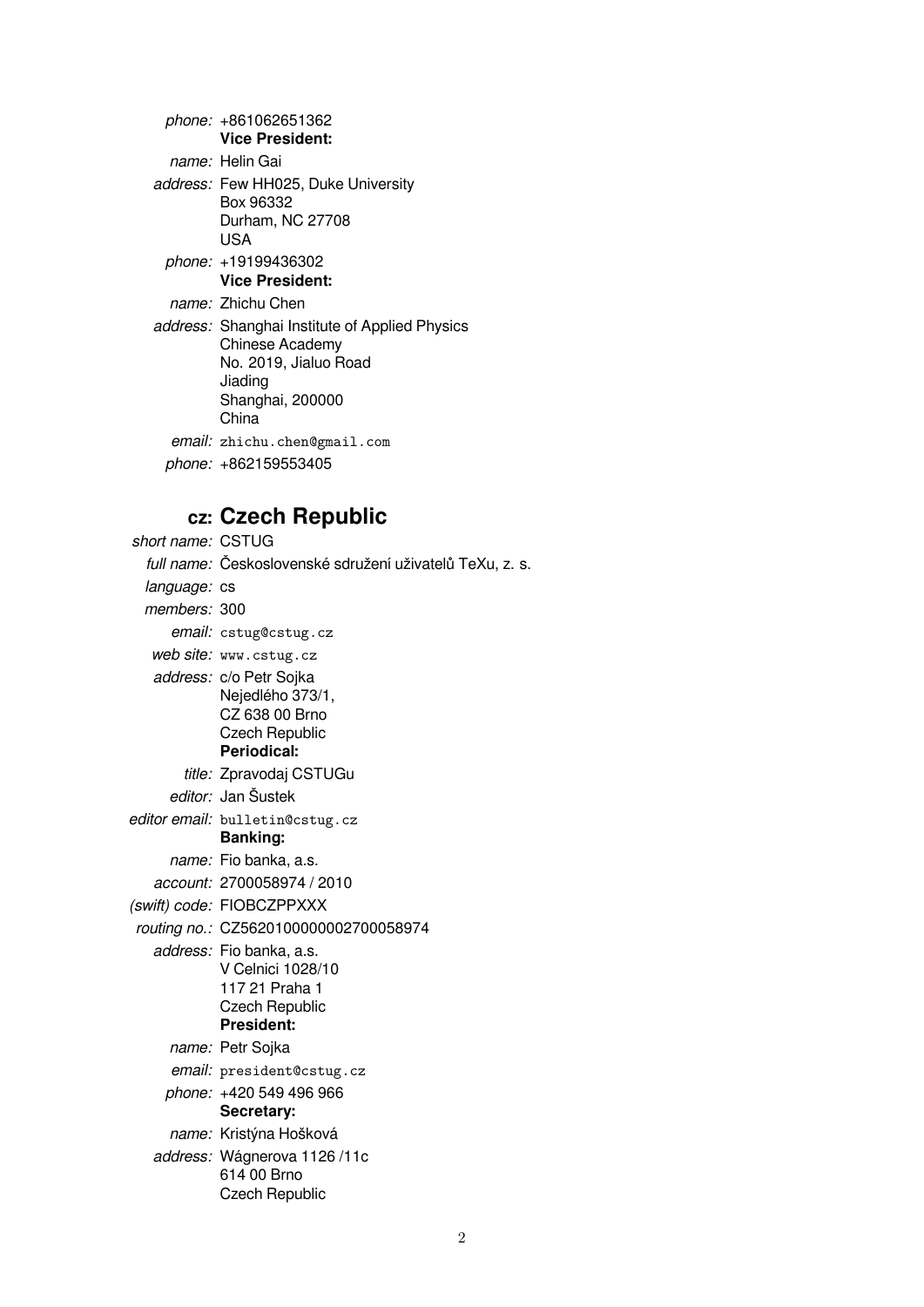email: secretary@cstug.cz phone: +420 732 752 723 **Treasurer:** name: Kristýna Hošková address: Wágnerova 1126 /11c 614 00 Brno Czech Republic email: secretary@cstug.cz phone: +420 732 752 723

### **de: Germany**

short name: DANTE e.V. full name: Deutschsprachige Anwendervereinigung TeX e.V. language: de members: 2000 email: info@dante.de web site: www.dante.de discussion list: dante-ev@dante.de subscribe at: https://lists.dante.de/mailman/listinfo/dante-ev address: Postal address: Postfach 110361 69072 Heidelberg **Germany** Physical address: Bergheimer Straße 110a 69115 Heidelberg **Germany Periodical:** title: Die TeXnische Komödie (DTK) editor: Luzia Dietsche editor email: dtk-redaktion@dante.de **Banking:** name: VR Bank Rhein-Neckar e.G. account: DE67670900000002310007 (swift) code: GENODE61MA2 **President:** name: Martin Sievers address: Postfach 110361 69072 Heidelberg Germany email: vorstand@dante.de phone: +49 6221 29766 fax: +49 6221 167906 **Office:** name: Davina Engelmann address: Postfach 110361 69072 Heidelberg **Germany** email: office@dante.de phone: +49 6221 29766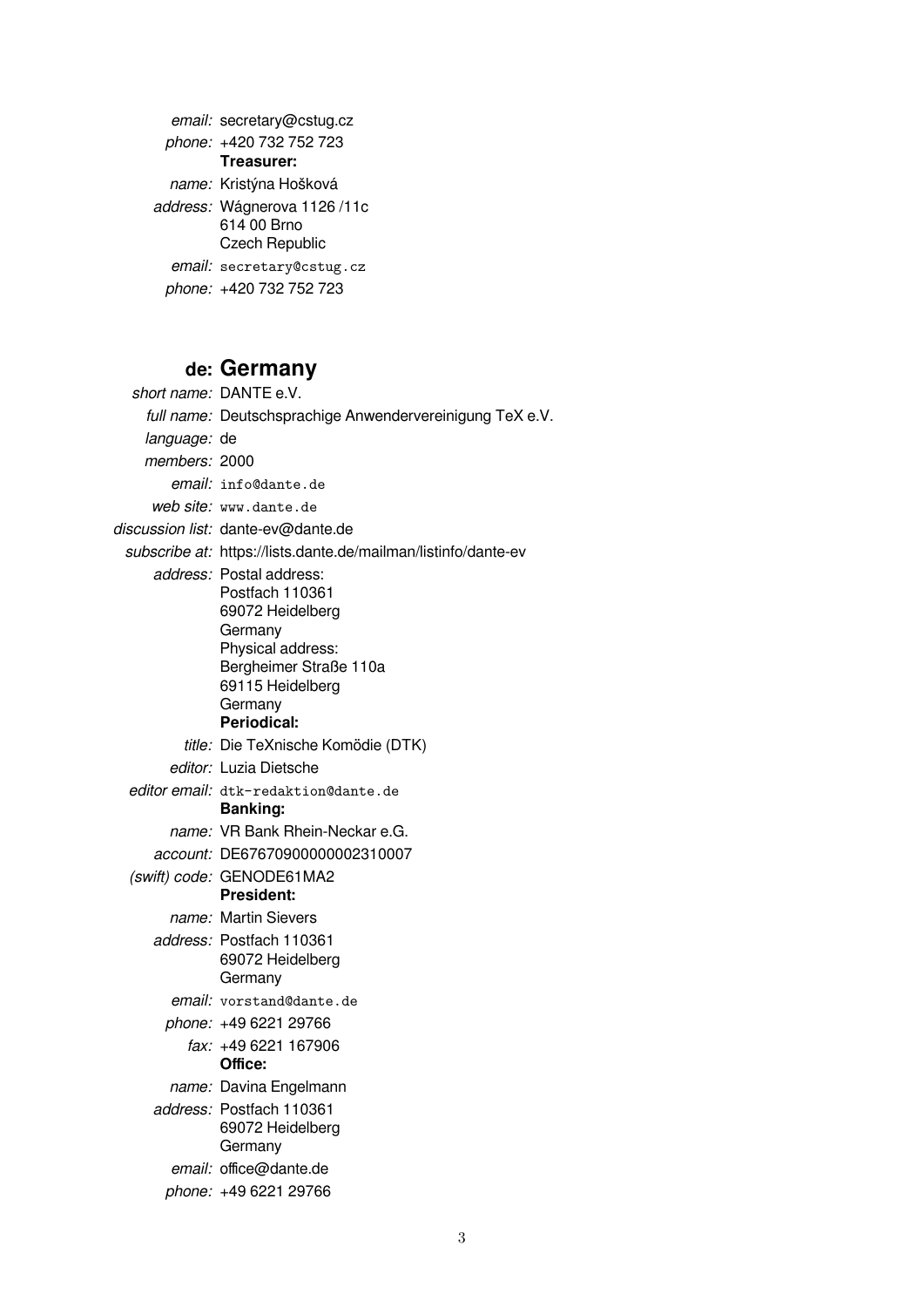fax: +49 6221 167906 **Treasurer:** name: Dr. Doris Behrendt address: Postfach 110361 69072 Heidelberg **Germany** email: treasurer@dante.de phone: +49 6221 29766 fax: +49 6221 167906

#### **dk: Denmark**

short name: DK-TUG full name: Danish TeX Users Group language: da members: 10 email: board@tug.dk web site: https://tug.dk/ **President:** name: Bent Jessen email: board@tug.dk **Treasurer:** name: Klaus Jensen email: board@tug.dk

#### **ee: Estonia**

full name: Estonian User Group language: et **President:** address: Astrophysical Observatory, Toravere Enn Saar, Tartu EE 2444 Estonia email: saar@aai.ee

### **es: Spain**

short name: CervanTeX full name: Grupo de Usuarios de TeX Hispanohablantes language: es members: 45 email: secretario@cervantex.es web site: www.cervantex.es discussion list: es-tex@listserv.rediris.es subscribe at: www.cervantex.es/listas.php **Periodical:** title: TeXemplares editor: Enrique Meléndez editor email: texemplares@cervantex.es **Presidente:** name: Juan L. Varona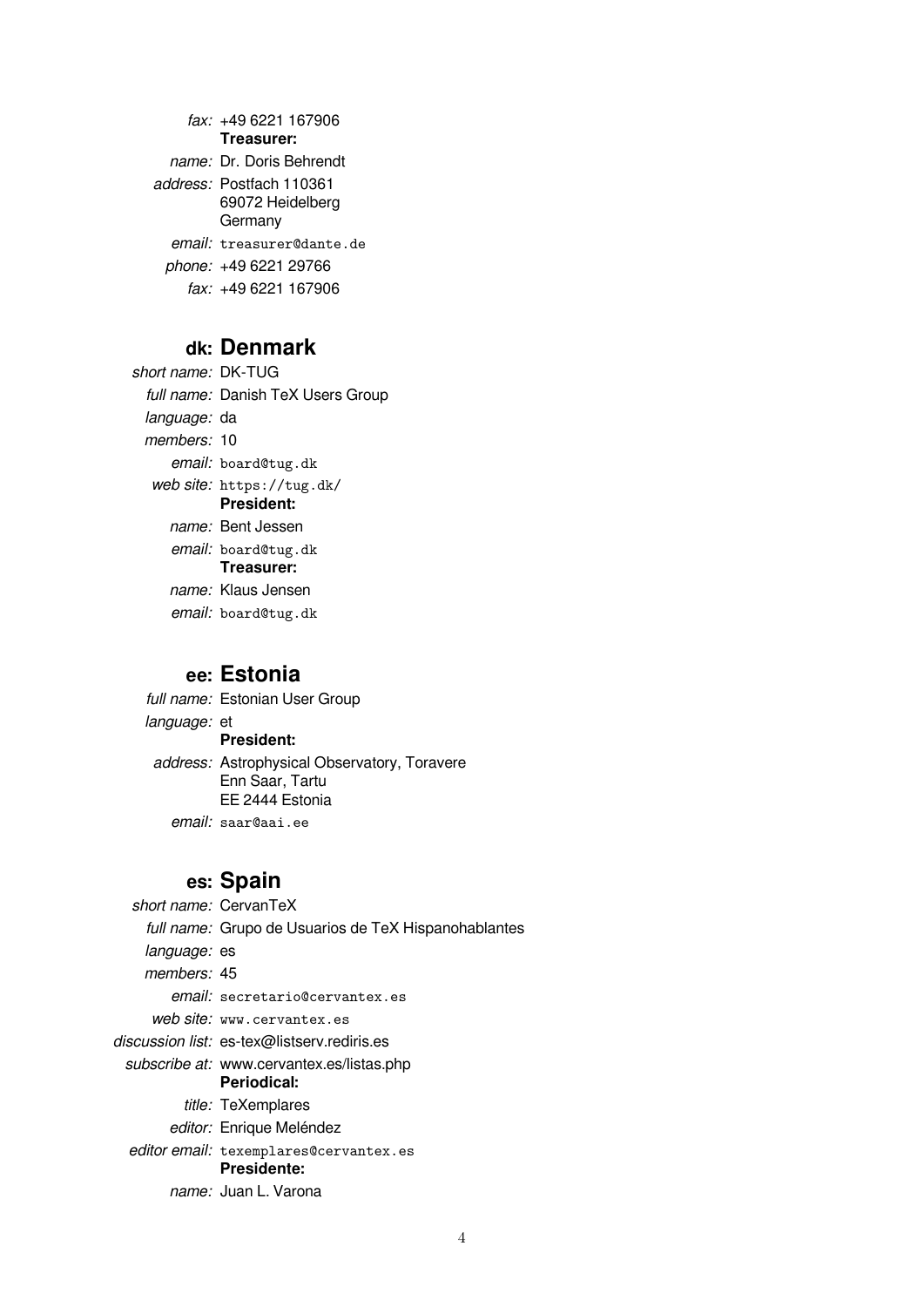| address: University of La Rioja<br>26004 Logroño<br>Spain |
|-----------------------------------------------------------|
| email: presidente@cervantex.es<br>Secretario:             |
| name: Luis Seidel                                         |
| email: secretario@cervantex.es<br>Tesorero:               |
| name: Enrique Meléndez                                    |
| <i>email:</i> tesorero@cervantex.es                       |

# **esc: Spain (Catalan)**

|                     | short name: Tirant lo TeX                                                                     |
|---------------------|-----------------------------------------------------------------------------------------------|
|                     | full name: Catalan TeX Users Group                                                            |
| <i>language:</i> ca |                                                                                               |
|                     | web site: www.cs.upc.edu/~valiente/tug-catalan.html                                           |
|                     | discussion list: catala-tex@ldist.upc.edu<br><b>President:</b>                                |
|                     | name: Gabriel Valiente                                                                        |
|                     | address: Technical University of Catalonia<br>Jordi Girona, 1-3<br>E-08034 Barcelona<br>Spain |
|                     | email: valiente@lsi.upc.edu                                                                   |
|                     |                                                                                               |

## **fr: France**

|                             | short name: GUTenberg                                                                                      |
|-----------------------------|------------------------------------------------------------------------------------------------------------|
|                             | full name: Groupe francophone des utilisateurs de TeX                                                      |
| language: fr                |                                                                                                            |
| members: 400                |                                                                                                            |
|                             | web site: www.gutenberg.eu.org                                                                             |
| discussion list: gut@ens.fr |                                                                                                            |
|                             | subscribe at: gut-request@ens.fr                                                                           |
|                             | address: Association GUTenberg<br>15 rue des Halles - BP 74<br>75001 Paris<br><b>FRANCE</b><br>Periodical: |
|                             | title: Cahiers GUTenberg / Lettre GUTenberg                                                                |
|                             | editor: Jean-Michel Hufflen / Céline Chevalier, Patrick Bideault, Denis Bitouzé and Maxime Chupin          |
|                             | editor email: secretariat@gutenberg.eu.org<br><b>President:</b>                                            |
|                             | name: Patrick Bideault                                                                                     |
|                             |                                                                                                            |
|                             | email: president@gutenberg.eu.org<br>Secretary:                                                            |
|                             | name: Denis Bitouzé                                                                                        |
|                             | email: secretariat@gutenberg.eu.org<br>Treasurer:                                                          |
|                             | name: Flora Vern                                                                                           |
|                             | email: tresorier@gutenberg.eu.org                                                                          |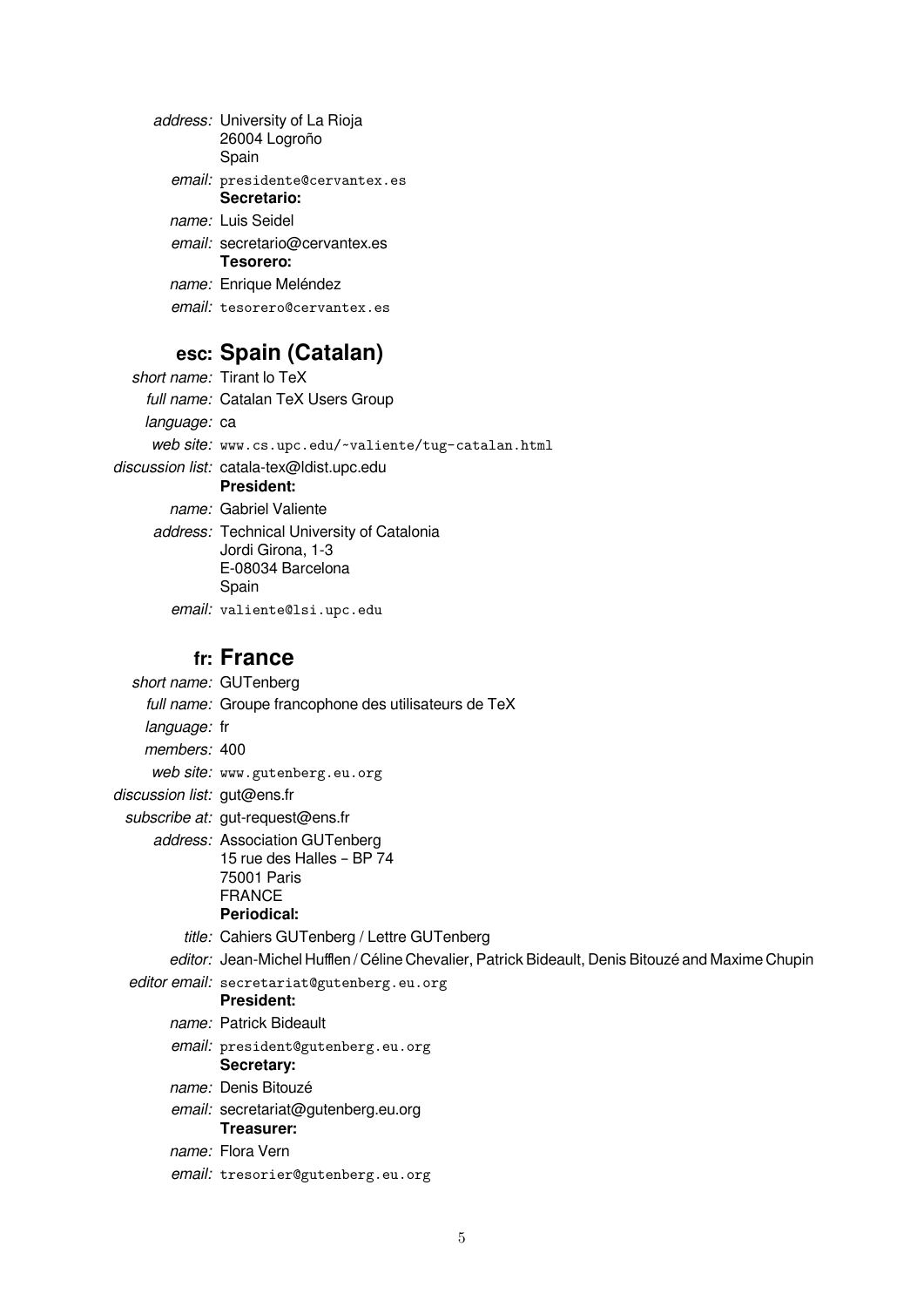## **gr: Greece**

short name: ɛϕτ

full name: Σύλλογος Ελλήνων Φίλων του TeX / Greek TeX Friends

language: el en

web site: www.eutypon.gr

**Periodical:**

title: Τὸ Εὔτυπον / The Eutypon **President:**

name: Apostolos Syropoulos

address: 28 Oktovriou 366A GR-671 33 Xanthi Greece email: ijdt.editor@gmail.com

## **hu: Hungary**

| short name: MaTeX   |                                                                                                                                                                                   |
|---------------------|-----------------------------------------------------------------------------------------------------------------------------------------------------------------------------------|
|                     | full name: Magyar TeX Egyesület                                                                                                                                                   |
| <i>language:</i> hu |                                                                                                                                                                                   |
| members: 15         |                                                                                                                                                                                   |
|                     | email: matex@math.klte.hu                                                                                                                                                         |
|                     | web site: www.matexhu.org                                                                                                                                                         |
|                     | discussion list: tex-l@tigris.klte.hu                                                                                                                                             |
|                     | subscribe at: www.math.klte.hu/ matex/LevLista.html                                                                                                                               |
|                     | address: Inst of Mathematics and Informatics<br>University of Debrecen<br>H-4010 Debrecen<br>P.O. Box 12<br>Hungary<br><b>President:</b>                                          |
|                     | name: Ferenc Wettl                                                                                                                                                                |
|                     | address: Department of Algebra<br>Institute of Mathematics<br><b>Budapest University of Technology and Economics</b><br>Budapest, Műegyetem rakpart 1--3, H. ép. V. 5.<br>Hungary |
|                     | email: wettl@math.bme.hu<br>Secretary:                                                                                                                                            |
|                     | name: Gyöngyi Bujdosó                                                                                                                                                             |
|                     | address: Faculty of Computer Science<br>University of Debrecen<br>H-4010 Debrecen<br>P.O. Box 12<br>Hungary                                                                       |
|                     | phone: +36304280403                                                                                                                                                               |
|                     | fax: +3652416857<br><b>Board member:</b>                                                                                                                                          |
|                     | name: Tamás Mihálydeák                                                                                                                                                            |
|                     | address: Faculty of Computer Science<br>University of Debrecen<br>H-4010 Debrecen<br>P.O. Box 12<br>Hungary                                                                       |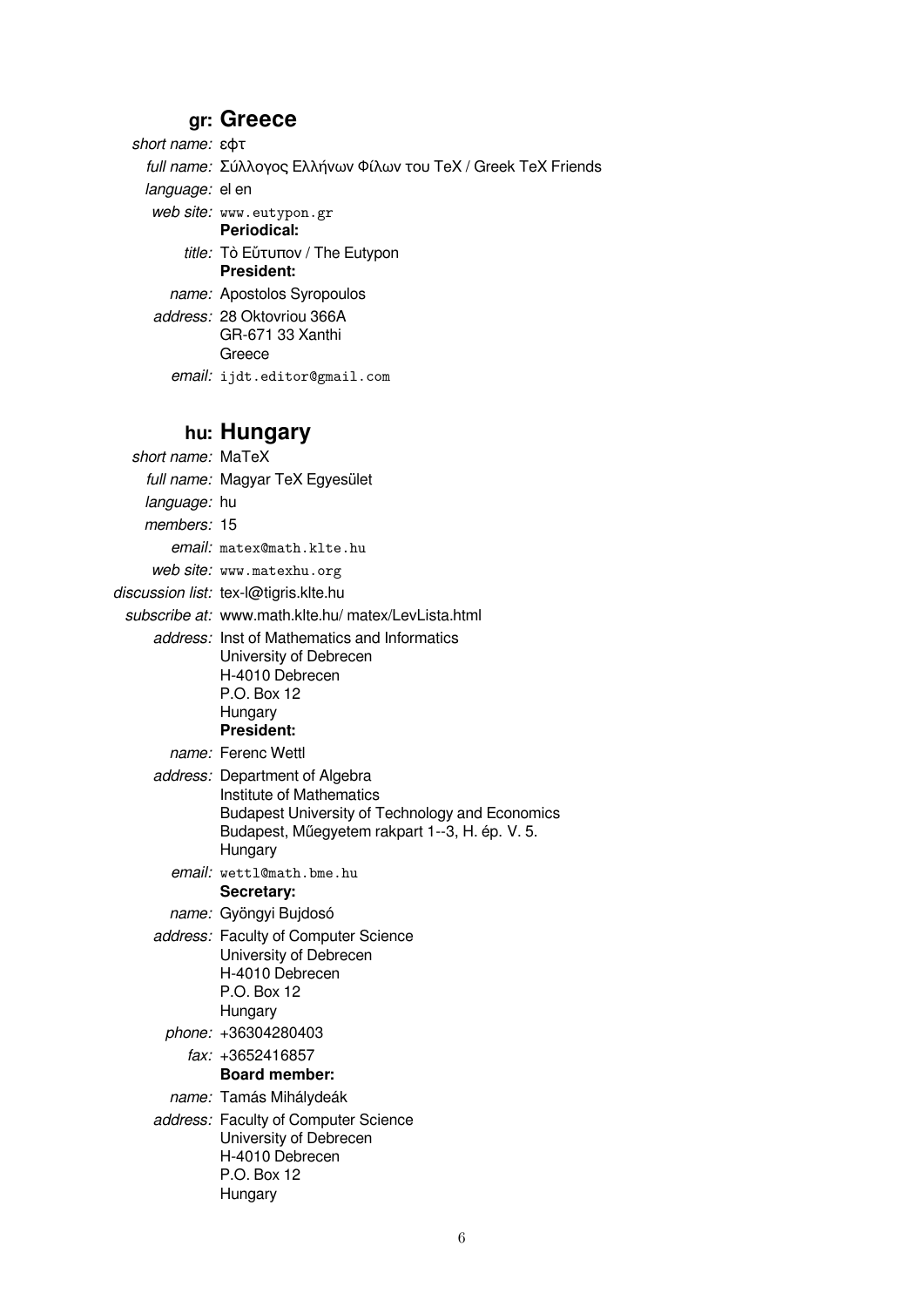#### **ie: Ireland**

short name: ITALIC full name: Irish TeX and LaTeX In-print Community language: en-GB en-IE email: italic-l-request@listserv.heanet.ie discussion list: ITALIC-L@listserv.heanet.ie subscribe at: listserv.heanet.ie/italic-l.html **Secretary:** name: Peter Flynn address: Silmaril Consultants Cork T12 WEX9 Ireland email: peter@silmaril.ie

phone: +353 86 824 5333

#### **is: Iceland**

short name: ÍsTeX full name: Vefur íslenskra TeX notenda language: is members: 90 web site: istex.hafro.is **Periodical:** title: SamanTeXt editor: Árni Magnússon **President:** name: Árni Magnússon address: Öldugötu 28 101 Reykjavík Iceland email: arnima@hafro.is

## **it: Italy**

| short name: GulT    |                                                                                                                                                      |
|---------------------|------------------------------------------------------------------------------------------------------------------------------------------------------|
|                     | full name: Gruppo Utilizzatori Italiani di TeX                                                                                                       |
| <i>language:</i> it |                                                                                                                                                      |
| members: 111        |                                                                                                                                                      |
|                     | email: guit@guitex.org                                                                                                                               |
|                     | web site: www.guitex.org                                                                                                                             |
|                     | address: c/o Università degli Studi di Napoli Federico II<br>Dipartimento di Ingegneria Industriale<br>Via Claudio 21<br>80125 Napoli<br>Periodical: |
|                     | <i>title:</i> ArsTeXnica                                                                                                                             |
|                     | <i>editor:</i> Claudio Beccari                                                                                                                       |
|                     | <i>editor email:</i> arstexnica@guitex.org<br><b>Banking:</b>                                                                                        |
|                     | name: Banco Posta                                                                                                                                    |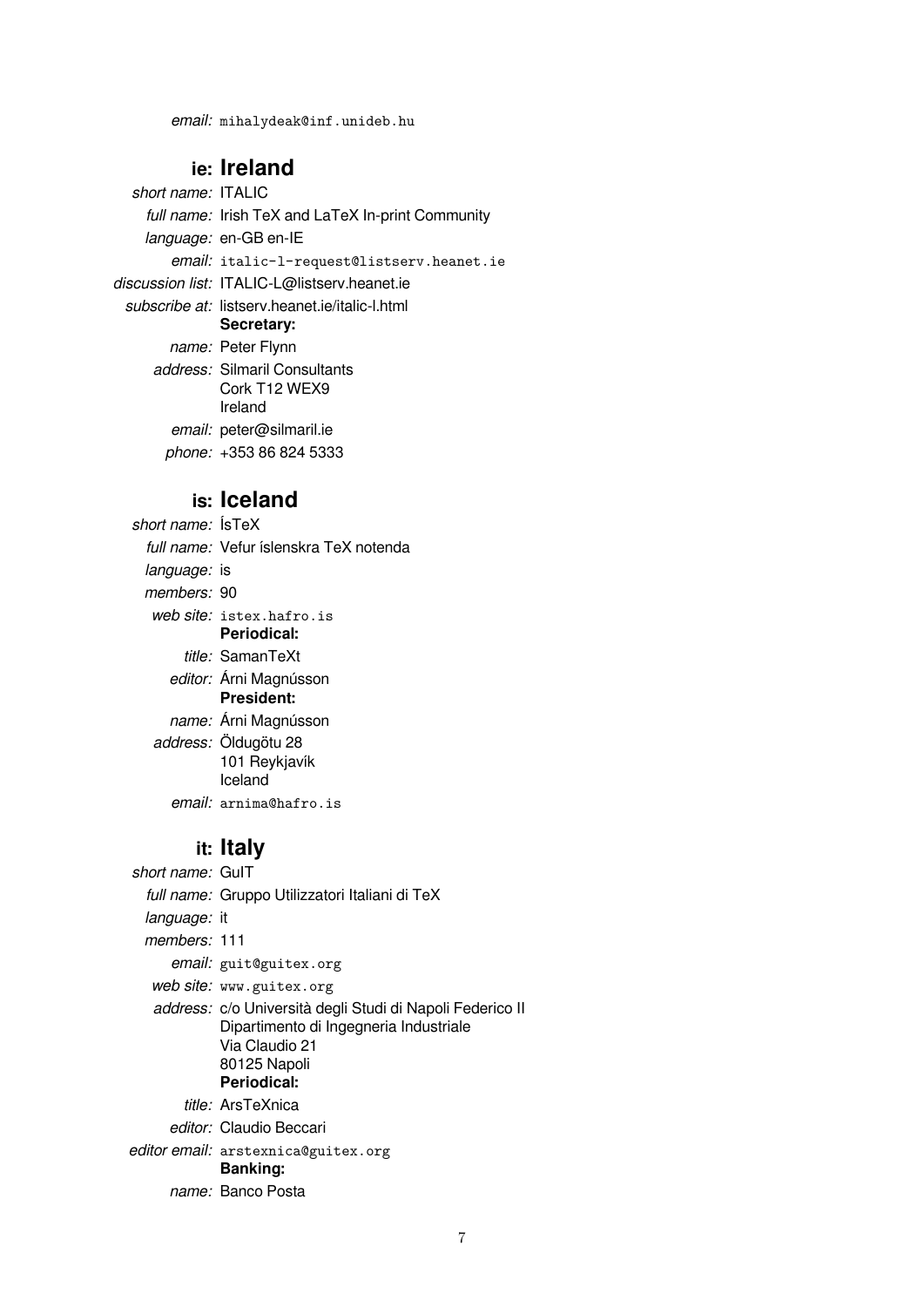| account: 74922279       |
|-------------------------|
| <b>President:</b>       |
| name: Agostino De Marco |
| email: guit@guitex.org  |
| phone: +39 050 44538    |
| Vice-president:         |
| name: Ivan Valbusa      |
| email: guit@guitex.org  |
| Treasurer:              |
| name: Giuseppe Isernia  |
| email: guit@guitex.org  |
|                         |

# **kh: Cambodia**

| short name: KhTUG |                                                                            |
|-------------------|----------------------------------------------------------------------------|
|                   | full name: Khmer TeX Users Group                                           |
| language: kh      |                                                                            |
|                   | email: khmertug@gmail.com                                                  |
|                   | web site: khtug.blogspot.com                                               |
|                   | <i>address:</i> Confederation de la Russie<br>Phnom Penh 12101<br>Cambodia |

# **kr: Korea (South)**

|                     | short name: KTS or KTUG                                                                                                                 |
|---------------------|-----------------------------------------------------------------------------------------------------------------------------------------|
|                     | full name: Korean TeX Society                                                                                                           |
| <i>language:</i> ko |                                                                                                                                         |
| members: 200        |                                                                                                                                         |
|                     | web site: www.ktug.org/xe                                                                                                               |
|                     | address: Department of Law<br>Dongguk University<br>26, 3-ga, Pil-dong<br>Chung-gu<br>Seoul 100-715<br>Republic of Korea<br>Periodical: |
|                     | title: The Asian Journal of TeX                                                                                                         |
|                     | editor: Jin-Hwan Cho                                                                                                                    |
|                     | editor email: chofchof@ktug.or.kr<br>president:                                                                                         |
|                     | name: In-Sung Cho                                                                                                                       |
|                     | address: Dept. of Economics<br>Kongju National University<br>182 Shinkwan Dong<br>Gongju 314-701<br>Korea                               |
|                     | phone: +82-41-850-8439                                                                                                                  |
|                     | fax: +82-41-850-8440<br>vice-president:                                                                                                 |
|                     | name: Kangsoo Kim                                                                                                                       |
|                     | email: karnes@ktug.or.kr<br>treasurer:                                                                                                  |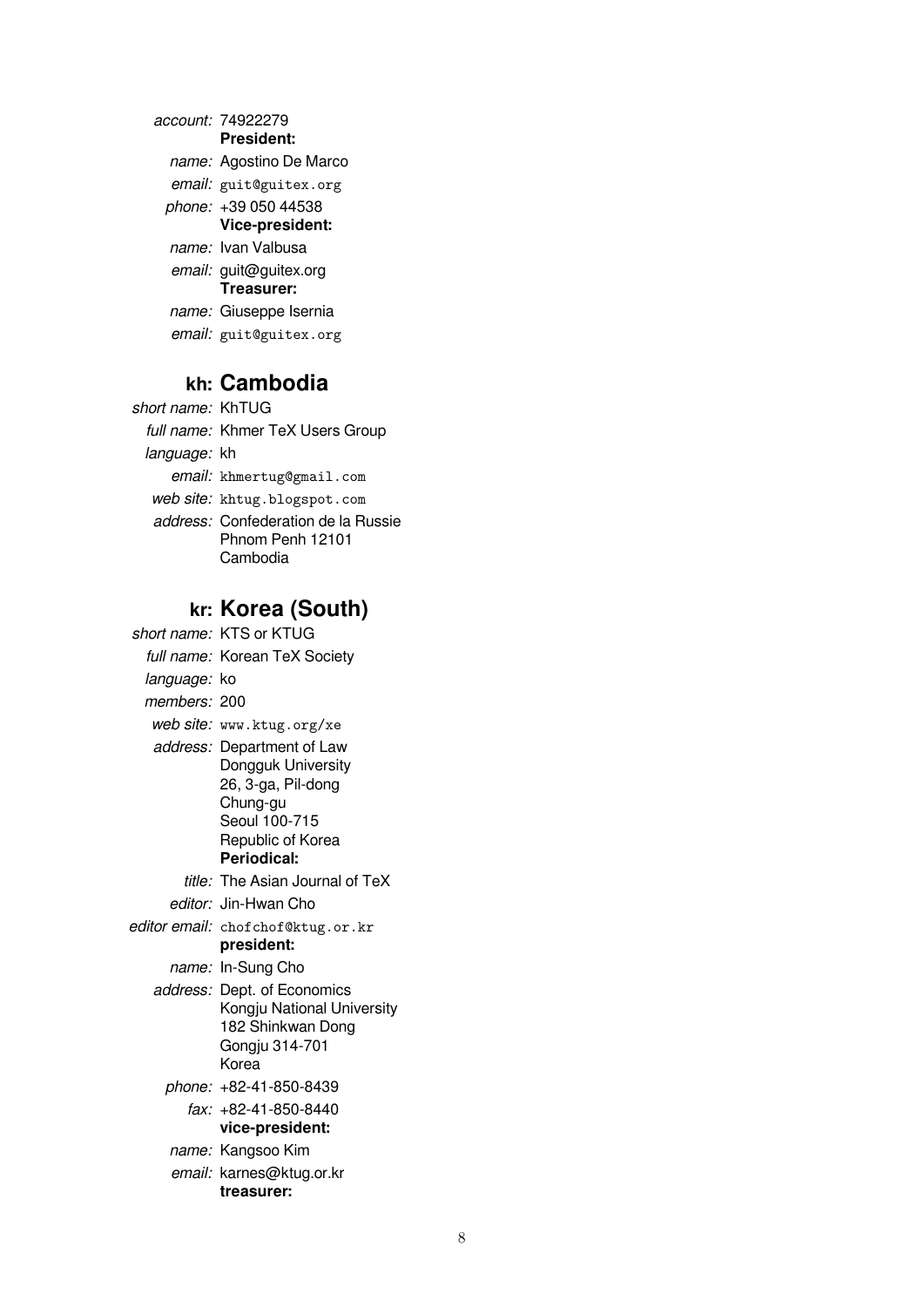name: Dohyun Kim address: Department of Law Dongguk University 26, 3-ga, Pil-dong Chung-gu Seoul 100-715 Republic of Korea email: nomos@ktug.or.kr phone: +82-2-2260-3257

## **lt: Lithuania**

full name: Lietuvos TeX'o Vartotojų Grupė language: It members: 8 email: tex-lietuva@googlegroups.com web site: ltex.lt **President:** name: Linas Stonys address: Mokslininkų g. 2A LT-08412 Vilnius Lithuania email: lstonys@vtex.lt phone: +37061288281

### **mx: Mexico**

full name: TeX México language: es email: tex@linuxopensource.mx **Coordinator:** name: Cuauhtémoc Pacheco Díaz address: Privada Junta de Zitacuaro No. 20 Col. Isaac Arriaga 58210 Morelia, Michoacan Mexico email: temo@ibiblio.org phone: +524431323263 fax: +52143173945

### **nl: Netherlands**

short name: NTG full name: Nederlandstalige TeX Gebruikersgroep language: nl members: 195 email: info@ntg.nl web site: www.ntg.nl **Periodical:** title: MAPS editor: Frans Goddijn editor email: maps@ntg.nl **Banking:**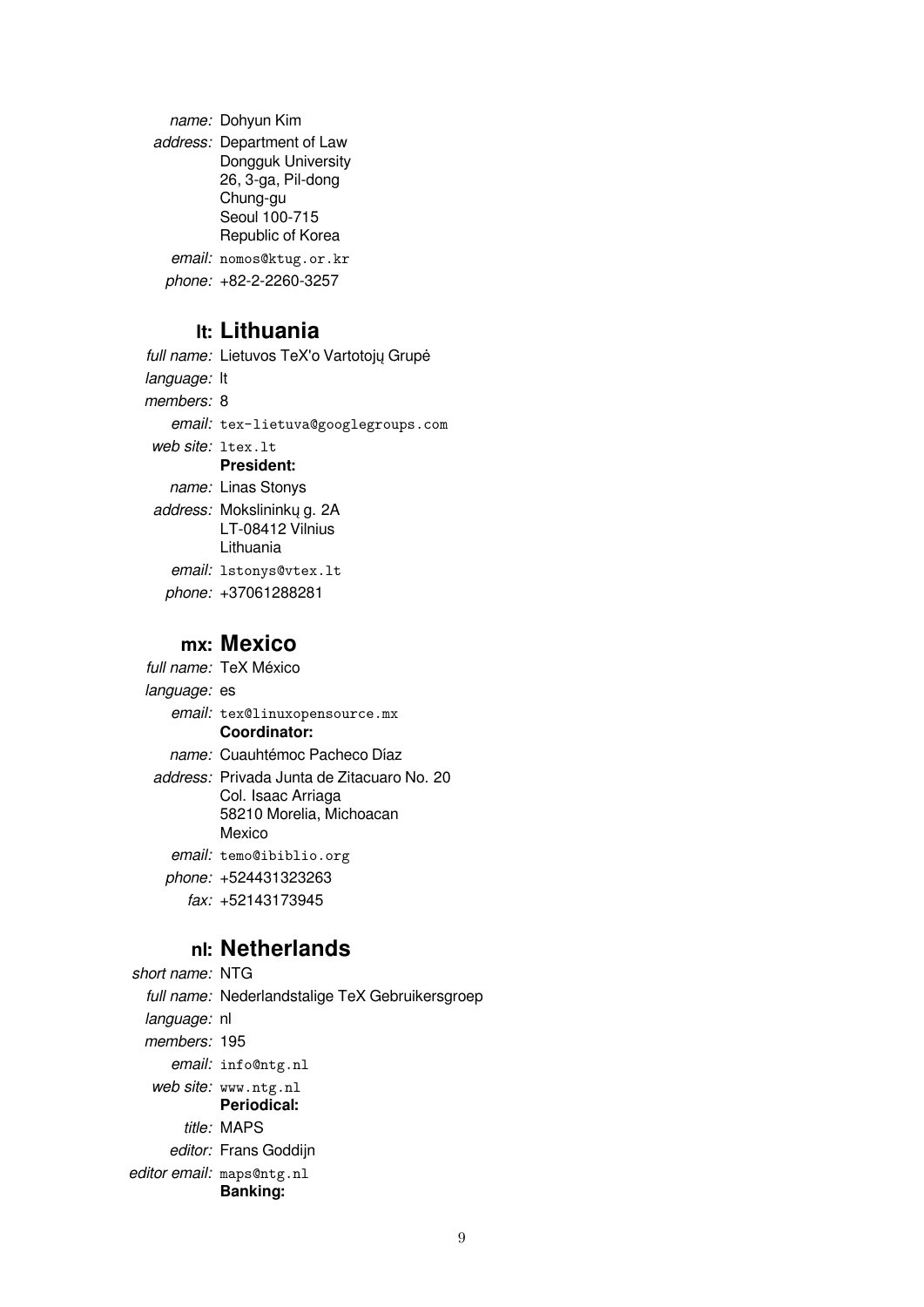| name: ING              |                                                                    |
|------------------------|--------------------------------------------------------------------|
|                        | account: 1306238                                                   |
| (swift) code: INGBNL2A |                                                                    |
|                        | routing no.: NL53INGB0001306238<br><b>President:</b>               |
|                        | name: Hans Hagen                                                   |
| address: Pragma        | Ridderstraat 27<br>8061 GH Hasselt<br>The Netherlands              |
|                        | email: president@ntg.nl                                            |
|                        | phone: +31384775369<br>Secretary:                                  |
|                        | name: Taco Hoekwater                                               |
|                        | address: Baarsjesweg 268-I<br>1058 AD Amsterdam<br>The Netherlands |
|                        | email: secretary@ntg.nl                                            |
|                        | phone: +31617738487<br>Treasurer:                                  |
|                        | name: Robbert Schwippert                                           |
|                        | address: Spuiboulevard 269<br>3311 GP Dordrecht<br>The Netherlands |
|                        | email: treasurer@ntg.nl                                            |
|                        | phone: +31616968244                                                |

## **no: Norway**

full name: Nordic TeX Users Group language: da et fi fo is nb nn sv members: 78 web site: heim.ifi.uio.no/~dag/ntug/ discussion list: nordictex@ifi.uio.no **President:** name: Dag Langmyhr address: University of Oslo PO Box 1080 Blindern N-0316 Oslo Norway email: dag@ifi.uio.no phone: +4722852450 fax: +4722852401

## **pl: Poland**

short name: GUST full name: Polska Grupa Użytkowników Systemu TeX language: pl members: 276 email: sekretariat@gust.org.pl web site: www.GUST.org.pl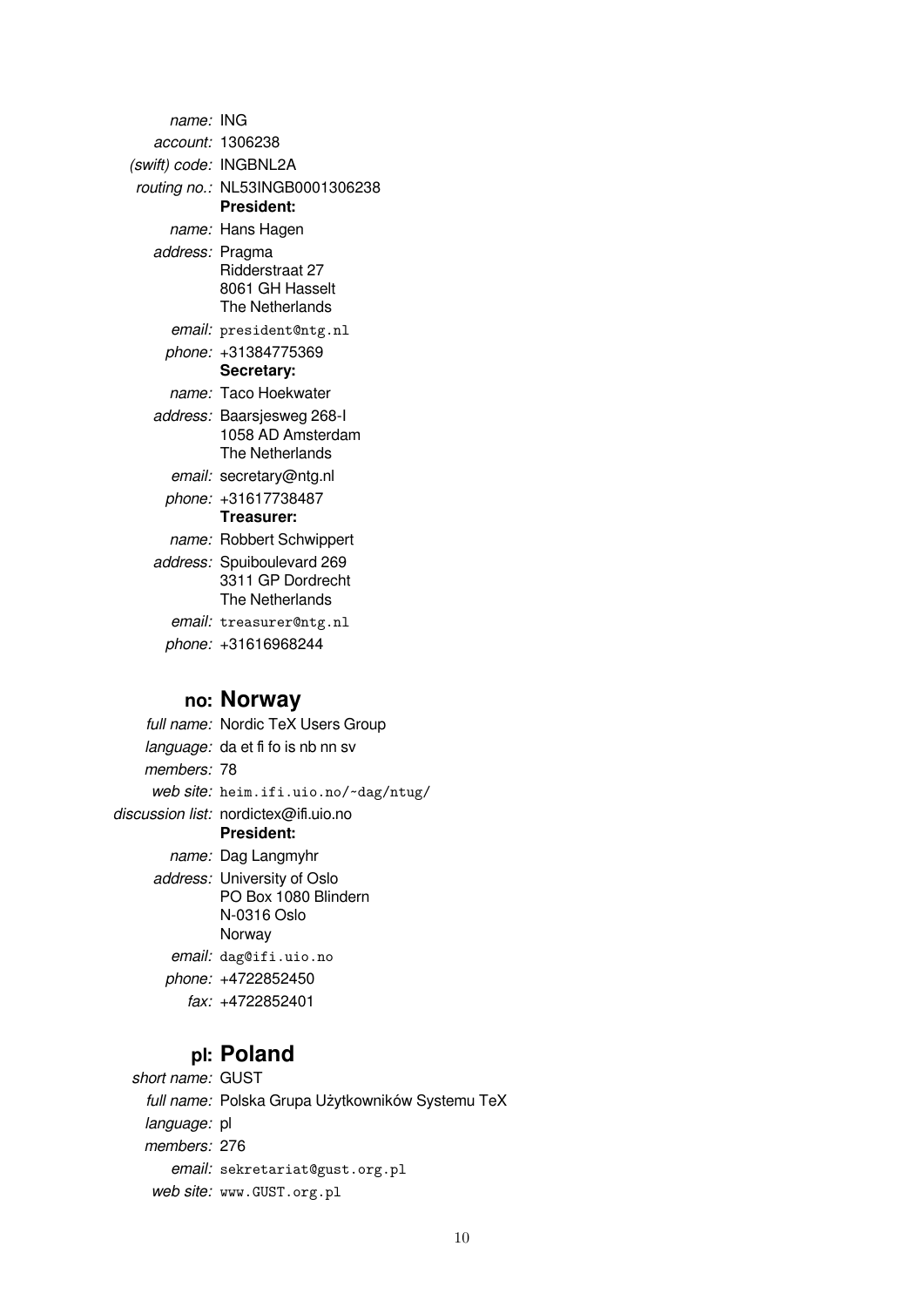| discussion list: gust-l@man.torun.pl                                                                                                             |
|--------------------------------------------------------------------------------------------------------------------------------------------------|
| address: Pl. Rapackiego 1                                                                                                                        |
| PL-87-100 Toruń                                                                                                                                  |
| Poland                                                                                                                                           |
| Periodical:                                                                                                                                      |
| title: Biuletyn GUST                                                                                                                             |
| editor: Tomasz Przechlewski                                                                                                                      |
| editor email: ekotp@univ.gda.pl<br><b>Banking:</b>                                                                                               |
| name: BIG Bank Gdański SA, Oddział Millenium, Toruń                                                                                              |
| account: 80 11602202 0000 0000 5530 4981<br><b>President:</b>                                                                                    |
| name: Jerzy Ludwichowski                                                                                                                         |
| address: Information & Communication Technology Centre<br><b>Nicolaus Copernicus University</b><br>Pl. Rapackiego 1<br>PL-87-100 Toruń<br>Poland |
| email: prezes@gust.org.pl                                                                                                                        |
| phone: +48 56 6112742                                                                                                                            |
| fax: +48 56 6221850<br>Treasurer:                                                                                                                |
| name: Jolanta Szelatyńska                                                                                                                        |
| address: Information & Communication Technology Centre<br>Nicolaus Copernicus University<br>Pl. Rapackiego 1<br>PL-87-100 Toruń<br>Poland        |
| email: secretary@gust.org.pl                                                                                                                     |
| phone: +48 56 6112741                                                                                                                            |
| fax: +48 56 6221850                                                                                                                              |

## **pt: Portugal**

short name: GUTpt full name: Grupo de Utilizadores de TeX language: pt web site: gentzen.mat.uc.pt/~gutpt/ discussion list: gutpt@gentzen.mat.uc.pt **President:** name: Pedro Quaresma de Almeida address: Coimbra Univ., Dep. Matemática Largo D. Dinis Apartado 3008 3001-454 COIMBRA Portugal email: pedro@mat.uc.pt phone: +351239791181

## **us: TeX Users Group (International)**

short name: TUG full name: TeX Users Group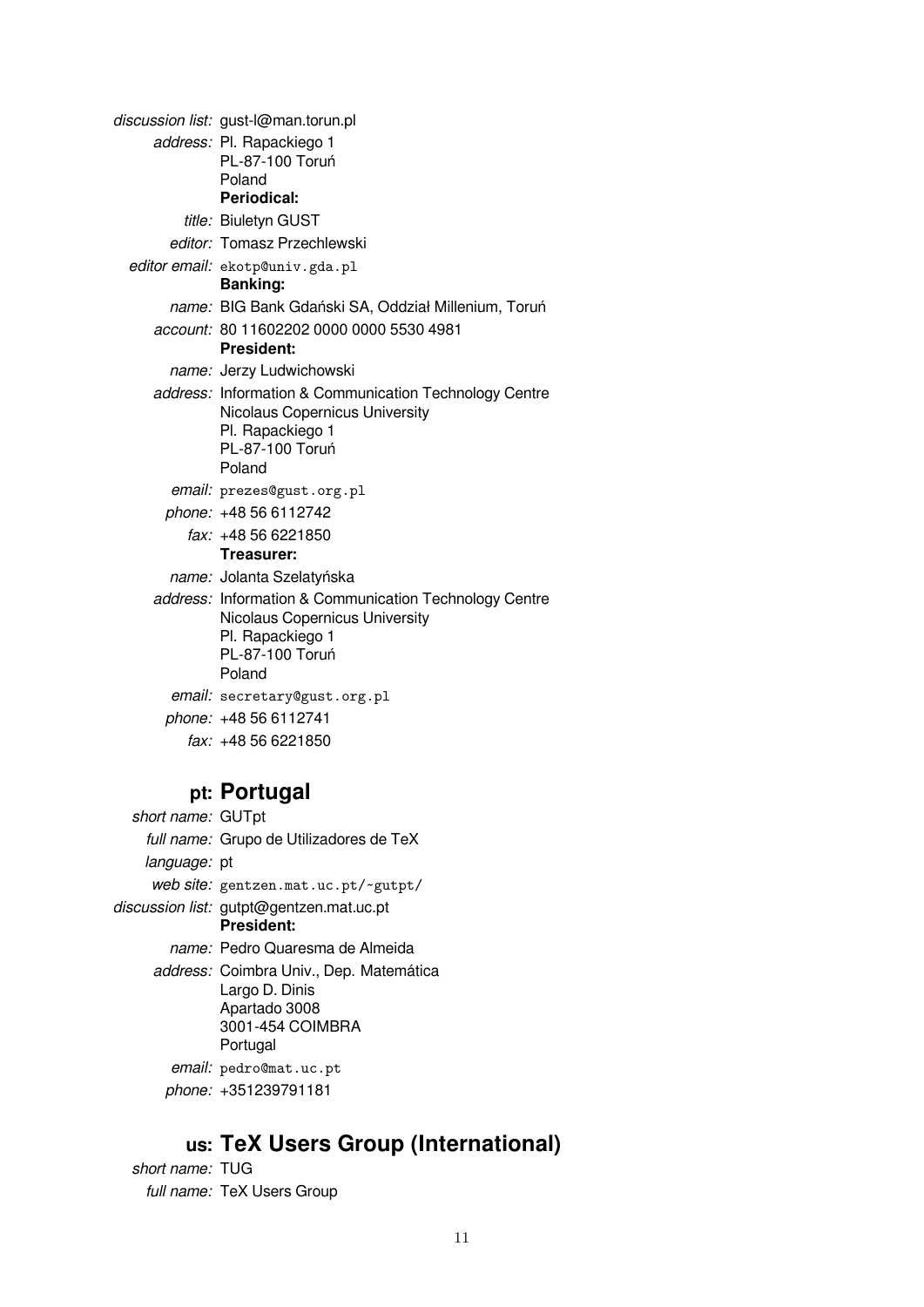members: 1200 email: office@tug.org web site: www.tug.org discussion list: texhax@tug.org subscribe at: http://lists.tug.org/texhax address: P.O. Box 2311 Portland, OR 97208 USA **Periodical:** title: TUGboat editor: Barbara Beeton editor email: TUGboat@tug.org **President:** name: Boris Veytsman email: president@tug.org phone: +15032239994 fax: +18153013568 **Secretary:** name: Susan DeMeritt email: secretary@tug.org **Treasurer:** name: Karl Berry email: treasurer@tug.org

### **uy: Uruguay**

short name: LaTeXUy full name: Grupo de Usuarios de LaTeX en Uruguay language: es members: 3 email: latexuy@gmail.com web site: sites.google.com/view/latexuy discussion list: groups.io/g/uylatex subscribe at: latexuy@gmail.com

#### **vn: Vietnam**

short name: VietTUG full name: Vietnamese TeX Users Group language: vi members: 450 email: viettug@gmail.com address: 102 Hùng Vương Street Tam Kỳ City Quảng Nam Province Việt Nam **manager:** name: Huỳnh Kỳ Anh